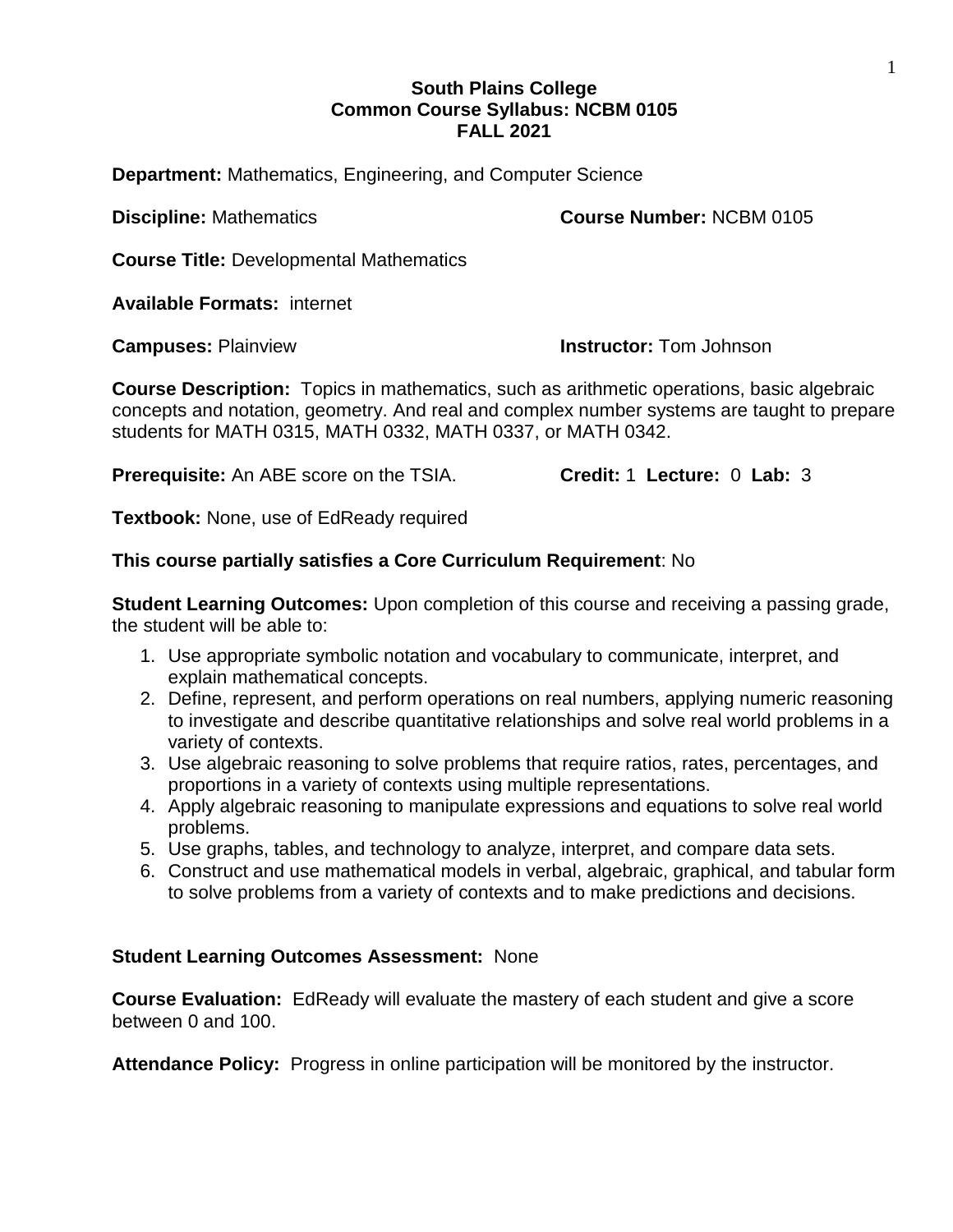Plagiarism violations include, but are not limited to, the following:

- 1. Turning in a paper that has been purchased, borrowed, or downloaded from another student, an online term paper site, or a mail order term paper mill;
- 2. Cutting and pasting together information from books, articles, other papers, or online sites without providing proper documentation;
- 3. Using direct quotations (three or more words) from a source without showing them to be direct quotations and citing them; or
- 4. Missing in-text citations.

Cheating violations include, but are not limited to, the following:

- 1. Obtaining an examination by stealing or collusion;
- 2. Discovering the content of an examination before it is given;
- 3. Using an unauthorized source of information (notes, textbook, text messaging, internet, apps) during an examination, quiz, or homework assignment;
- 4. Entering an office or building to obtain an unfair advantage;
- 5. Taking an examination for another;
- 6. Altering grade records;
- 7. Copying another's work during an examination or on a homework assignment;
- 8. Rewriting another student's work in Peer Editing so that the writing is no longer the original student's;
- 9. Taking pictures of a test, test answers, or someone else's paper.

**COVID Syllabus Statement:** It is the policy of South Plains College that as a condition of oncampus enrollment, all students are required to engage in safe behaviors to avoid the spread of COVID-19 in the SPC community. There will be no requirement for face coverings at any location on any South Plains College campus or classroom. Faculty, staff, or students may continue to wear a mask voluntarily, but there will be no requirements for face coverings in any circumstance. If you are experiencing any of the following symptoms please do not attend class and either seek medical attention or get tested for COVID-19:

- Cough, shortness of breath, difficulty breathing
- Fever or chills
- Muscles or body aches
- Vomiting or diarrhea
- New loss of taste and smell

Please also notify DeEtte Edens, BSN, RN, Associate Director of Health & Wellness, at [dedens@southplainscollege.edu](mailto:dedens@southplainscollege.edu) or 806-716-2376.

**Student Code of Conduct Policy:** Any successful learning experience requires mutual respect on the part of the student and the instructor. Neither instructor nor student should be subject to others' behavior that is rude, disruptive, intimidating, aggressive, or demeaning**.**  Student conduct that disrupts the learning process or is deemed disrespectful or threatening shall not be tolerated and may lead to disciplinary action and/or removal from class.

**Diversity Statement:** In this class, the teacher will establish and support an environment that values and nurtures individual and group differences and encourages engagement and interaction. Understanding and respecting multiple experiences and perspectives will serve to challenge and stimulate all of us to learn about others, about the larger world and about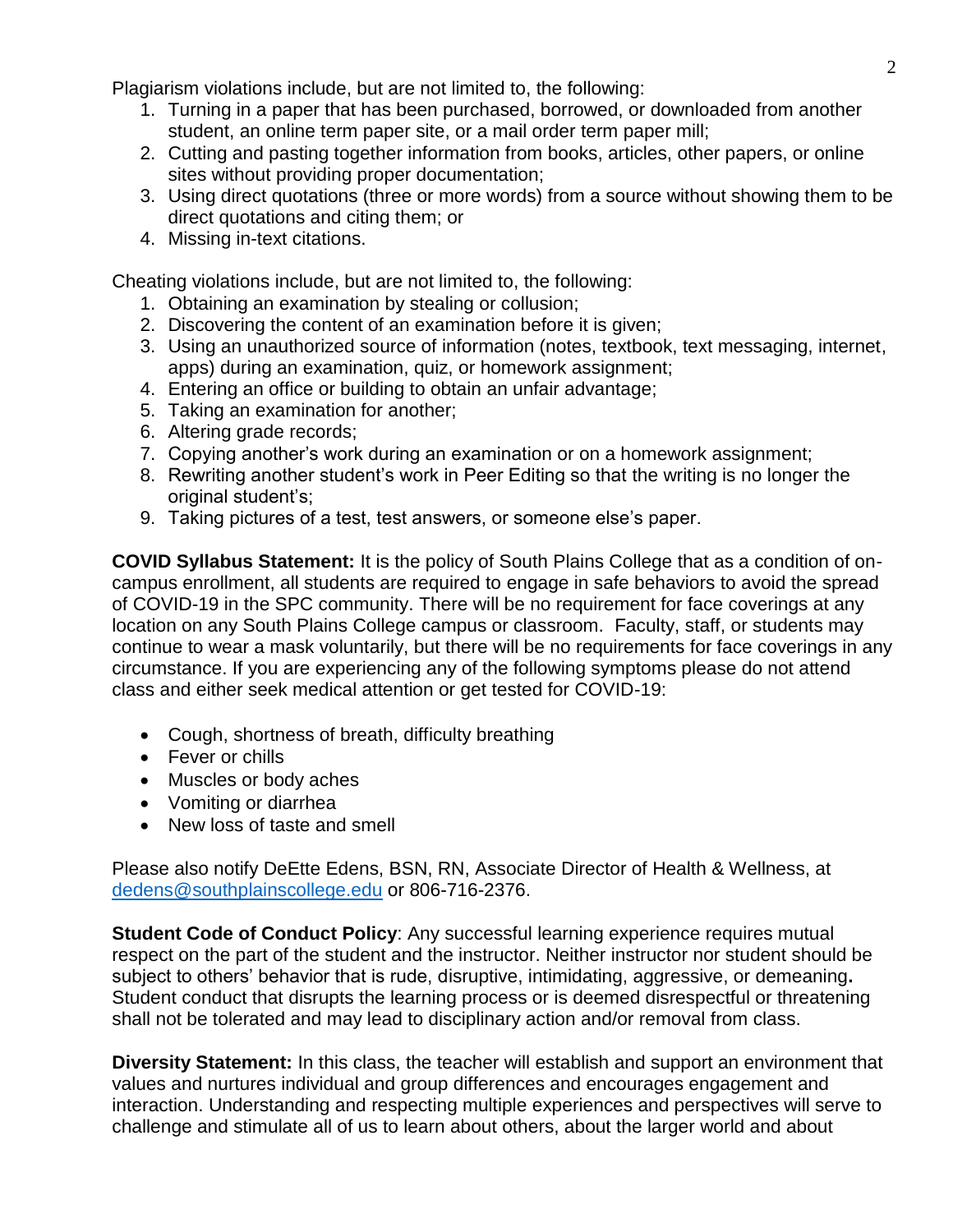ourselves. By promoting diversity and intellectual exchange, we will not only mirror society as it is, but also model society as it should and can be.

**Disability Statement:** Students with disabilities, including but not limited to physical, psychiatric, or learning disabilities, who wish to request accommodations in this class should notify the Disability Services Office early in the semester so that the appropriate arrangements may be made. In accordance with federal law, a student requesting accommodations must provide acceptable documentation of his/her disability to the Disability Services Office. For more information, call or visit the Disability Services Office at Levelland (Student Health & Wellness Office) 806-716-2577, Reese Center (Building 8) 806-716-4675, or Plainview Center (Main Office) 806-716-4302 or 806-296-9611.

**Nondiscrimination Policy:** South Plains College does not discriminate on the basis of race, color, national origin, sex, disability or age in its programs and activities. The following person has been designated to handle inquiries regarding the non-discrimination policies: Vice President for Student Affairs, South Plains College, 1401 College Avenue, Box 5, Levelland, TX 79336. Phone number 806-716-2360.

**Title IX Pregnancy Accommodations Statement:** If you are pregnant, or have given birth within six months, Under Title IX you have a right to reasonable accommodations to help continue your education. To [activate](http://www.southplainscollege.edu/employees/manualshandbooks/facultyhandbook/sec4.php) accommodations you must submit a Title IX pregnancy accommodations request, along with specific medical documentation, to the Director of Health and Wellness. Once approved, notification will be sent to the student and instructors. It is the student's responsibility to work with the instructor to arrange accommodations. Contact the Director of Health and Wellness at 806-716-2362 or [email](http://www.southplainscollege.edu/employees/manualshandbooks/facultyhandbook/sec4.php) [cgilster@southplainscollege.edu](mailto:cgilster@southplainscollege.edu) for assistance.

**Campus Concealed Carry**: Texas Senate Bill - 11 (Government Code 411.2031, et al.) authorizes the carrying of a concealed handgun in South Plains College buildings only by persons who have been issued and are in possession of a Texas License to Carry a Handgun. Qualified law enforcement officers or those who are otherwise authorized to carry a concealed handgun in the State of Texas are also permitted to do so. Pursuant to Penal Code (PC) 46.035 and South Plains College policy, license holders may not carry a concealed handgun in restricted locations. For a list of locations and Frequently Asked Questions, please refer to the Campus Carry page at: <http://www.southplainscollege.edu/campuscarry.php> Pursuant to PC 46.035, the open carrying of handguns is prohibited on all South Plains College campuses. Report violations to the College Police Department at 806-716-2396 or 9-  $1 - 1$ .

**SPC Bookstore Price Match Guarantee Policy:** If you find a lower price on a textbook, the South Plains College bookstore will match that price. The difference will be given to the student on a bookstore gift certificate! The gift certificate can be spent on anything in the store.

If students have already purchased textbooks and then find a better price later, the South Plains College bookstore will price match through the first week of the semester. The student must have a copy of the receipt and the book has to be in stock at the competition at the time of the price match. The South Plains College bookstore will happily price match BN.com & books on Amazon noted as *ships from and sold by Amazon.com*. Online marketplaces such as *Other Sellers* on Amazon, Amazon's Warehouse Deals, *fulfilled by* Amazon, BN.com Marketplace, and peer-to-peer pricing are not eligible. They will price match the exact